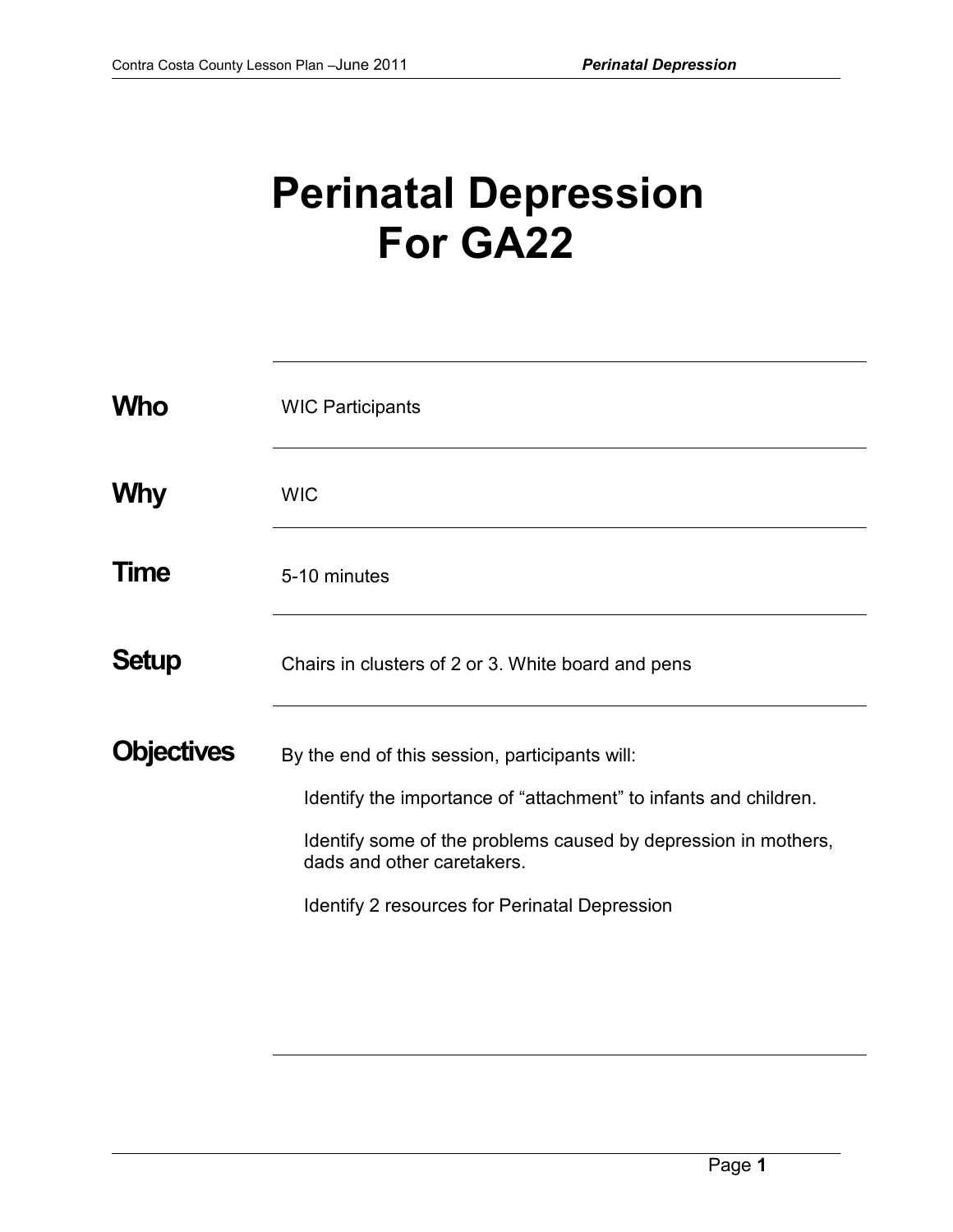## **Lesson Overview**

- **1. Introduction—Is it normal to be depressed or anxious?**
- **2. Symptoms of Perinatal depression, Postpartum Blues, and Postpartum psychosis.**
- **3. Movie clip "Still Face."**

**4. Resources: PHQ4 screening tool. Where to go for help for perinatal depression. How to help or prevent perinatal depression**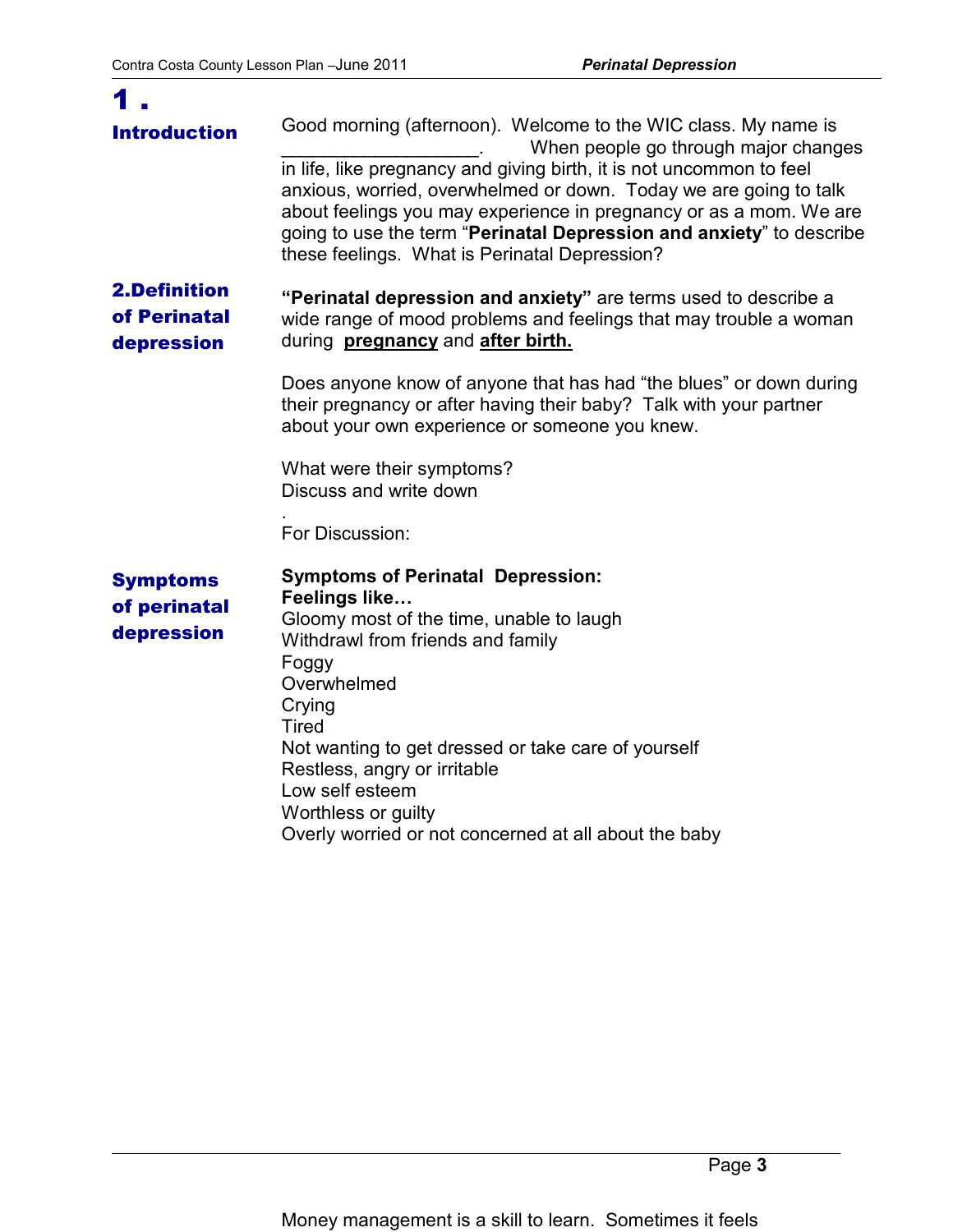| <b>How</b>                                                     | Watch the video clip "Still Face."                                                                                                                                                                                                                                                                                                                                                                                                                          |
|----------------------------------------------------------------|-------------------------------------------------------------------------------------------------------------------------------------------------------------------------------------------------------------------------------------------------------------------------------------------------------------------------------------------------------------------------------------------------------------------------------------------------------------|
| <b>Depression</b><br><b>Affects</b><br>infants and<br>children | Discuss how depression could affect infants and children. When a<br>caretaker is depressed or anxious, it may affect their ability to bond and<br>form an attachment with the baby or child. This can negatively affect<br>infants and children.                                                                                                                                                                                                            |
|                                                                | Infancy and early childhood are times of critical growth of neural<br>pathways essential development of emotions and emotion regulation.<br>Children that live with depressed caretakers can be more aggressive<br>and have more problems in school. They may lack motivation and find<br>it hard to deal with stress and new situations.                                                                                                                   |
| <b>Prevent or help</b><br>depression                           | Take the test for Depression. How did you do?<br>If you have a score over 5, talk to your doctor. If your score is between<br>2-6, talk to friends and family and doctor if you feel you need to.<br>If you or anyone you know is feeling down, stressed or anxious, there<br>is hope. With help, you can feel better and get better. Call one of the<br>numbers on the resource list. You do not have to suffer anymore. The<br>whole family will benefit. |
|                                                                | What are some ways to prevent depression or help it? Ask group.                                                                                                                                                                                                                                                                                                                                                                                             |
|                                                                | Join a church or other community group.<br>Get support Online<br>Call the crisis hotline<br>Sleep as much as you can<br>Eat healthy food, avoid junk food<br>Avoid alcohol and drugs<br>Get physical activity every day.<br>Talk with friends and family every day.                                                                                                                                                                                         |
|                                                                |                                                                                                                                                                                                                                                                                                                                                                                                                                                             |